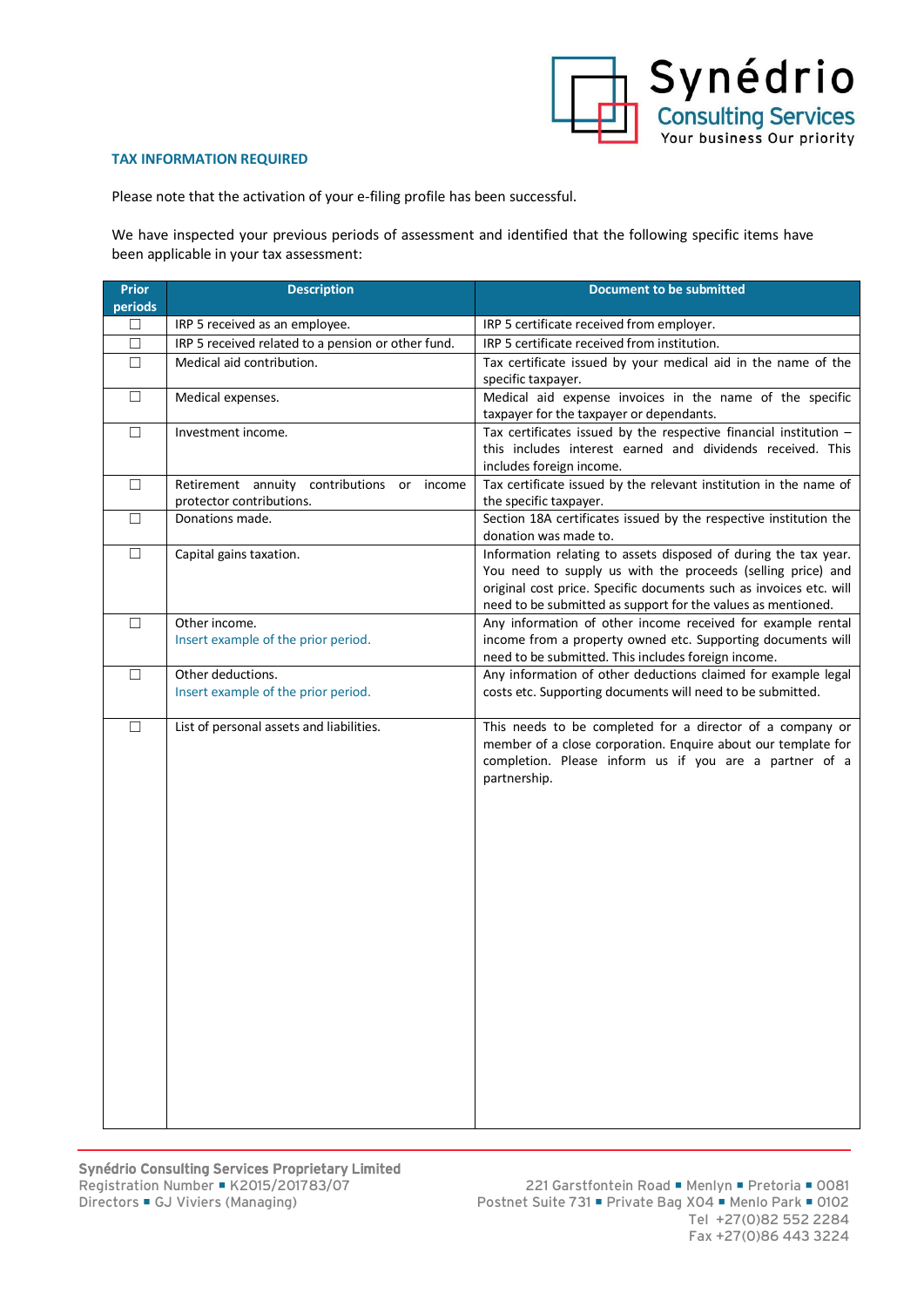| Claim against travel allowance received. | Please confirm the following information or provide us with the    |  |
|------------------------------------------|--------------------------------------------------------------------|--|
|                                          | updated information:                                               |  |
|                                          | 屆<br>Vehicle make: insert detail as per prior period.              |  |
|                                          | $\Box$<br>Vehicle model: insert detail as per prior period.        |  |
|                                          | 国<br>Vehicle cost price: insert detail as per prior period.        |  |
|                                          | $\Box$<br>Year manufactured: insert detail as per prior period.    |  |
|                                          | 屆<br>Registration number: insert detail as per prior period.       |  |
|                                          | 屆<br>Closing km prior period: insert detail as per prior period.   |  |
|                                          |                                                                    |  |
|                                          | You need to provide the following information:                     |  |
|                                          | Logbook indicating business km travelled;<br>區                     |  |
|                                          | Closing km as at 28 February 2015;<br>區                            |  |
|                                          | $\Box$<br>Updated details for incorrect items above.               |  |
|                                          |                                                                    |  |
|                                          | Should you wish to claim the specific expenses relating to the     |  |
|                                          | vehicle utilised or did not keep a logbook, please provide us with |  |
|                                          | supporting documents of expenses related to the specific           |  |
|                                          | vehicle incurred such as:                                          |  |
|                                          | Insurance;                                                         |  |
|                                          | Fuel costs;                                                        |  |
|                                          | Cost price and date of purchase;                                   |  |
|                                          | Lease payments (financing statements); and                         |  |
|                                          | Maintenance and service costs.                                     |  |

Review the list of supporting documents as set out in table and ensure that you provide us with all relevant supporting documentation. The indicated items are **merely a guideline** in terms of prior period of assessments.

The tax payer has the final responsibility for the income tax return and therefore you should review the individual income tax return carefully for any omissions, misstatements or inaccuracies before signing and before the submission of tax returns.

In addition to the supporting documents, as set out above, you need to submit the following documents to us:

- Copy of your ID document or Passport;
- G Signed engagement letter; and
- $\Box$ Signed power of attorney form.

We are restricted in terms of regulatory requirements to perform any work in terms of the tax forms without these signed documents.

These forms have been attached to the email you have received in relation to your tax affairs.

At the end of this form you can find an easy-to-use checklist to ensure that you submit all relevant documentation to us.

Should you have any queries regarding the above mentioned information please do not hesitate to contact us.

Rest assured of our best service at all times. Your business Our Priority.

Yours sincerely,

**Kobus Viviers** Tax Practitioner Synédrio Consulting Services Proprietary Limited